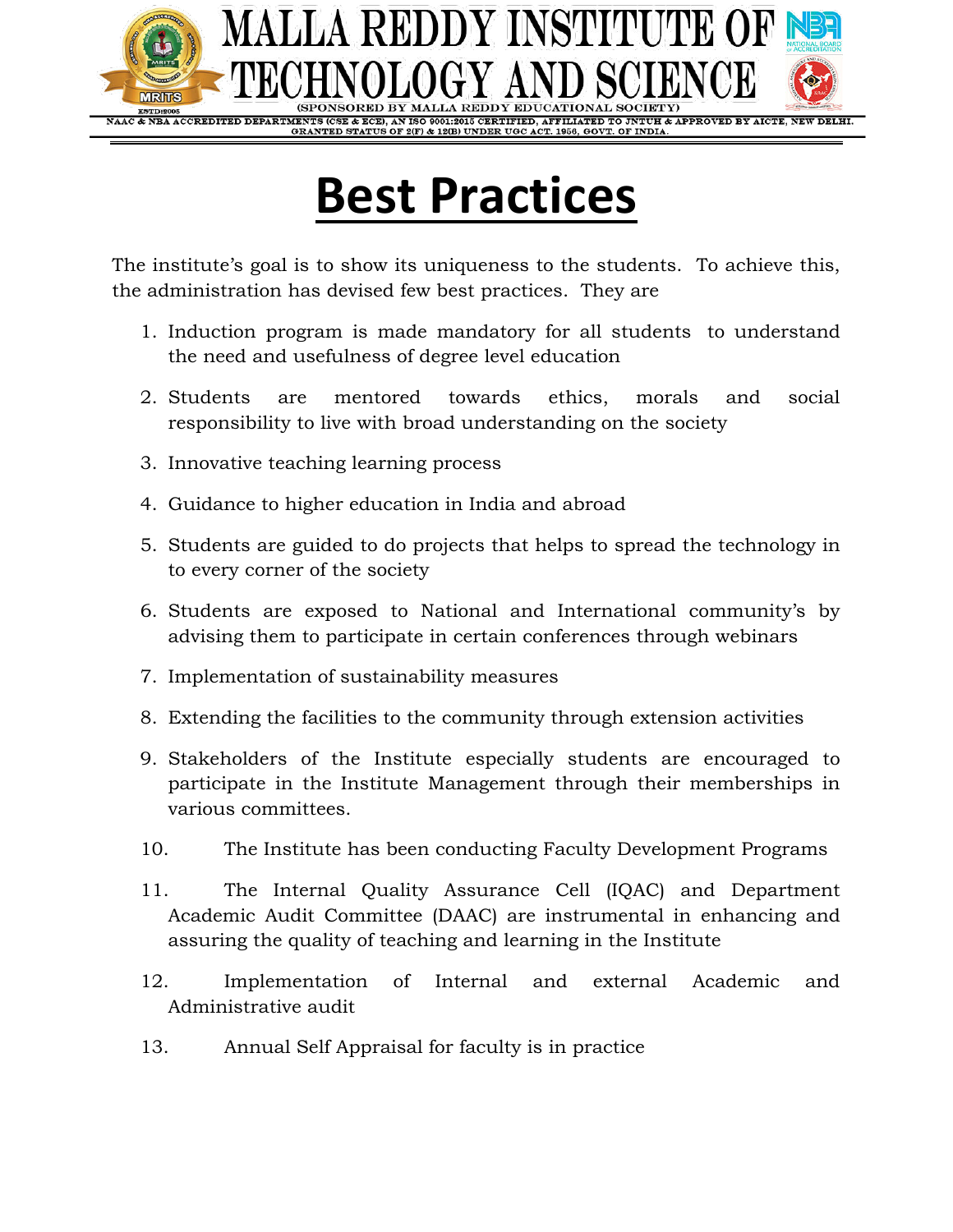14. The Institute has active and vibrant Governance and Leadership policies which are pivotal for promoting and upholding the standards and quality of the Institute

# **One of the Best Practice-TLP**

# **Student Centric and OBE**

Identify discipline wise latest technologies/areas under use in industry. Form groups of faculty and students by giving options in selecting the technology/area

Call each group as "**XX……XX innovation cum R&D group**"

| <b>CIVIL</b>          | <b>CSE/IT</b>        | <b>ECE</b>                    |
|-----------------------|----------------------|-------------------------------|
| <b>Engg Mechanics</b> | Python, Cloud        | ANN, Embedded                 |
| SM and FM             | C, $C++&C#$          | softwares, Matlab,            |
| <b>Concrete Tech</b>  | <b>ML</b>            | Multisim, Xilinx              |
| Environmental         | Web Design HTML,     | <b>Antennas &amp; MWs</b>     |
| <b>Studies</b>        | .NET                 | <b>Electronic circuit and</b> |
| <b>Auto CAD</b>       | JAVA, MySQL R,       | IC design                     |
| E-tabs                | Database, PHP,       | <b>IOT, Advanced</b>          |
| <b>ANSYS</b>          | Android, IoS,        | Communications,               |
| 3D design             | Linux, Ubuntu, DAA & | <b>DSP and DIP</b>            |

The road map comprising of functions and guidelines of groups is given below

Innovation cum R&D Group

Faculty team of at least 2 members

Students team of 10 to 20 members

#### Team Functions and Guidelines

- Introduction about the technology by teacher
- Presentation on awareness on the technology by students
- Ideas on development of various projects related to technology
- Literature survey, mathematical tools, related algorithms, implementation strategies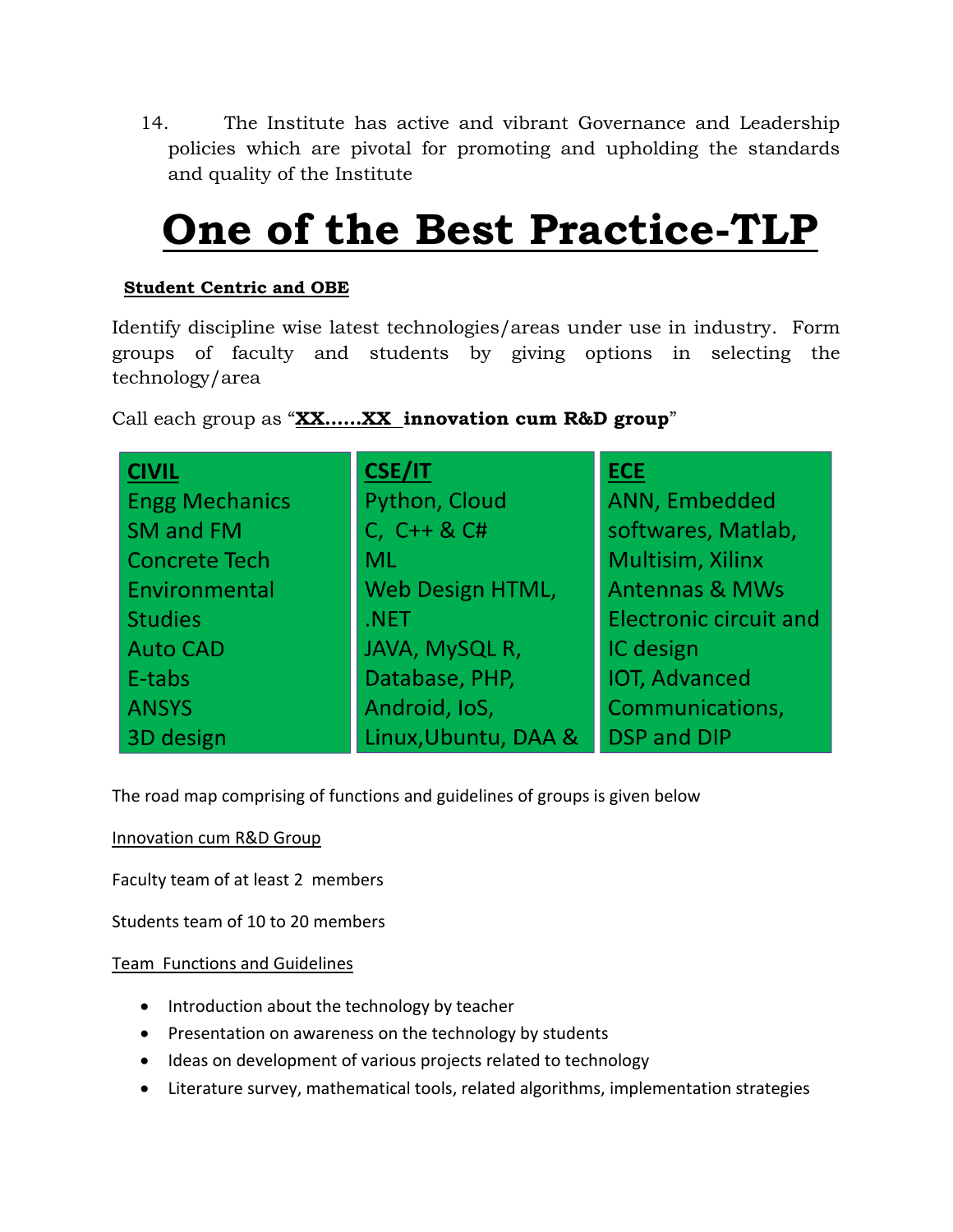• Project completion and presentation

#### 1) **Structure of Academic Flow Chart for Teachers**



# **Code to be Followed by HoDs**

- 1) HoDs shall supervise academic administration of all years
- 2) Allot teachers to different sections subject wise
- 3) Form teams of teachers handling the same subject for different sections in a semester
- 4) Arrange the seating for teachers in the departments so that the above team members will sit together
- 5) All teachers allotted to a subject shall discuss daily to prepare a common lecture material, to deal the topics equally in all sections with the similar content and treatment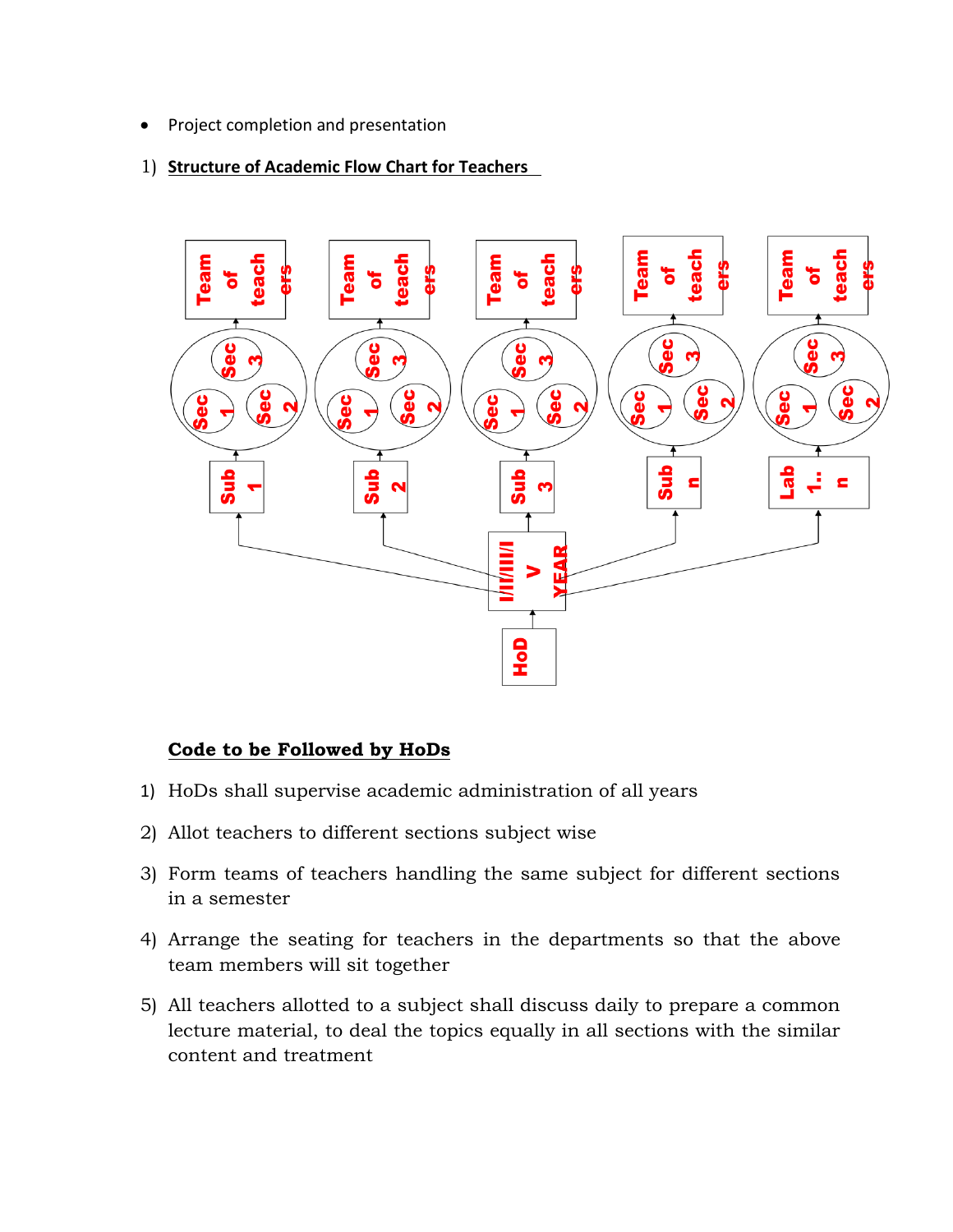- 6) In case of absence of a teacher on any day, one other teacher in the team shall teach the class. It shall not be substituted with other subject teacher
- 7) In case of holiday on any week day, extra class is to be taken for the missed section to maintain the common coverage in the syllabus

# **TLP also Includes**

- 1. Implementing Outcome Based Education System in curriculum
- 2. Implementation of Choice Based Credit System (CBCS)
- 3. Provisions to earn additional awareness through audit courses and online courses
- 4. Field visits and career-oriented training activities are incorporated in the curriculum
- 5. E-learning facility is developed where the Faculty members upload the lesson plan, detailed course material, question bank and relevant materials corresponding to their courses.
- 6. Teaching Faculties are nominated as mentors to counsel students for their academic enhancement.
- 7. The slow and the advanced learners are identified by the subject teachers as well as the student mentor.
- 8. According to their level, the slow learners will be given more attention in following up their academics and creating exposure to new technologies available in the market.

# **Code of Conduct for Students**

- 1. I will attend all the classes regularly and punctually.
- 2. I will ask at least one doubt in a day.
- 3. I will study for a min of 4 hrs excluding record writing.
- 4. I will appear for all the exams irrespective of preparation level.
- 5. My ambition will be to get 80% marks in this semester.
- 6. I will do one mini project in this semester.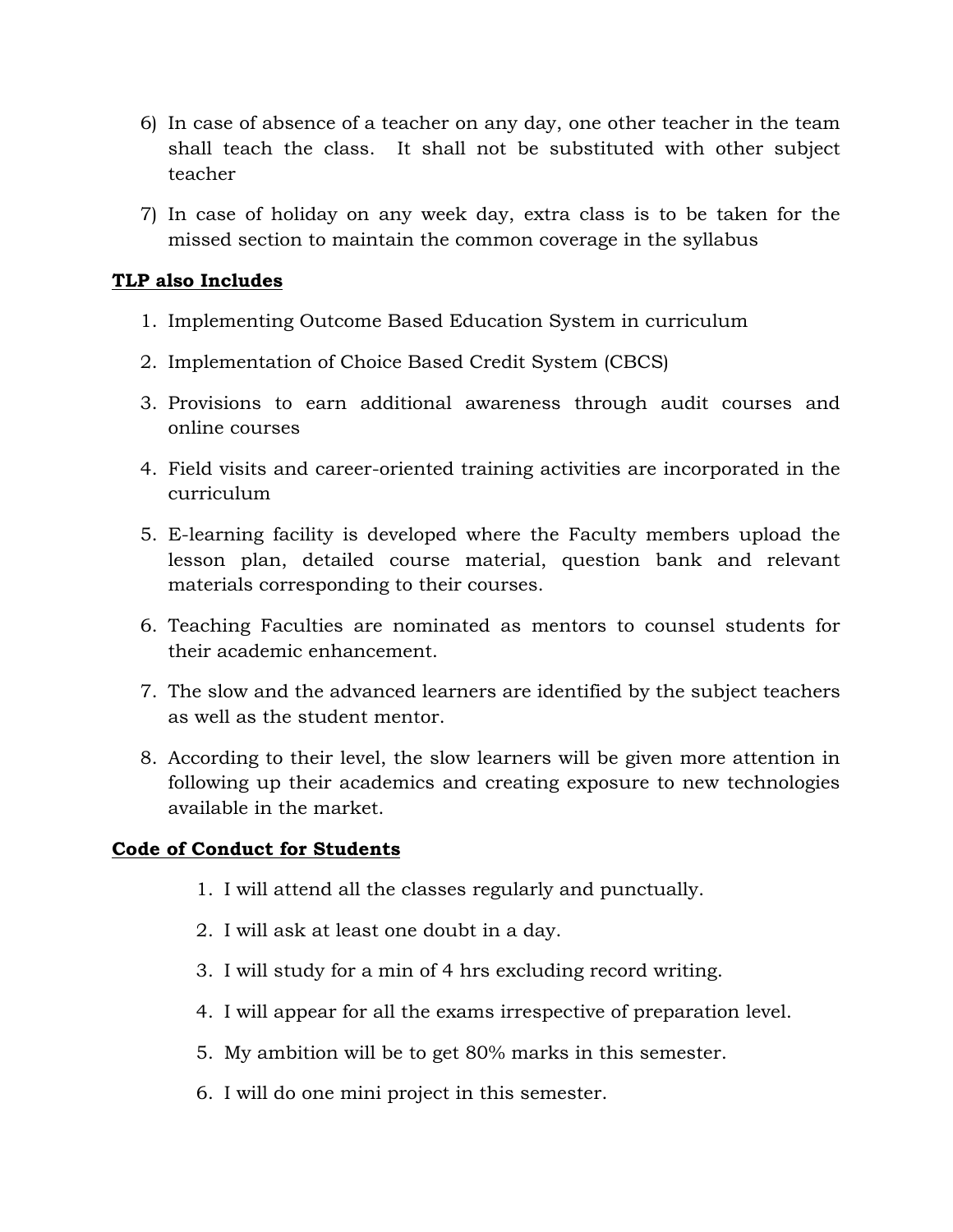- 7. I will read any one English news paper daily for at least for  $\frac{1}{2}$  hr.
- 8. I will effectively utilize sports facilities provided in the campus during free periods.
- 9. I will check my mails at least once in 2 days.
- 10. I will check SMS only after 4.30pm.
- 11. I will not use mobile from 9.00am to 4.30pm in the campus.
- 12. I will wear ID card from 9.00am to 4.30pm without fail.
- 13. I will identify my weaknesses and try to improve them with the help of friends, teachers, books etc.
- 14. I will try to have at least 15 to 20 friends from my seniors.
- 15. I will try to interact with the students of other section(s) also.
- 16. I will actively participate in all the events organized by dept
- 17. I will not involve in ragging directly or indirectly.
- 18. I will develop the habit of drinking 4 lts of water daily.
- 19. I will watch notice boards daily.
- 20. I will visit library at least once in a week.
- 21. Where ever I go, I will carry my bag
- 22. I will not carry more than 100/- cash.
- 23. I will not be a party to mass bunking of classes.
- 24. I will switch off fans and Lights before leaving the class and will help in maintaining neatness of the class room.

#### **One of the Best Practice-TLP-Outcome**

- The innovative teaching learning process is increases the involvement of the students in all activities.
- The contribution of the students towards developing the zeal in achieving life ambitions is increased.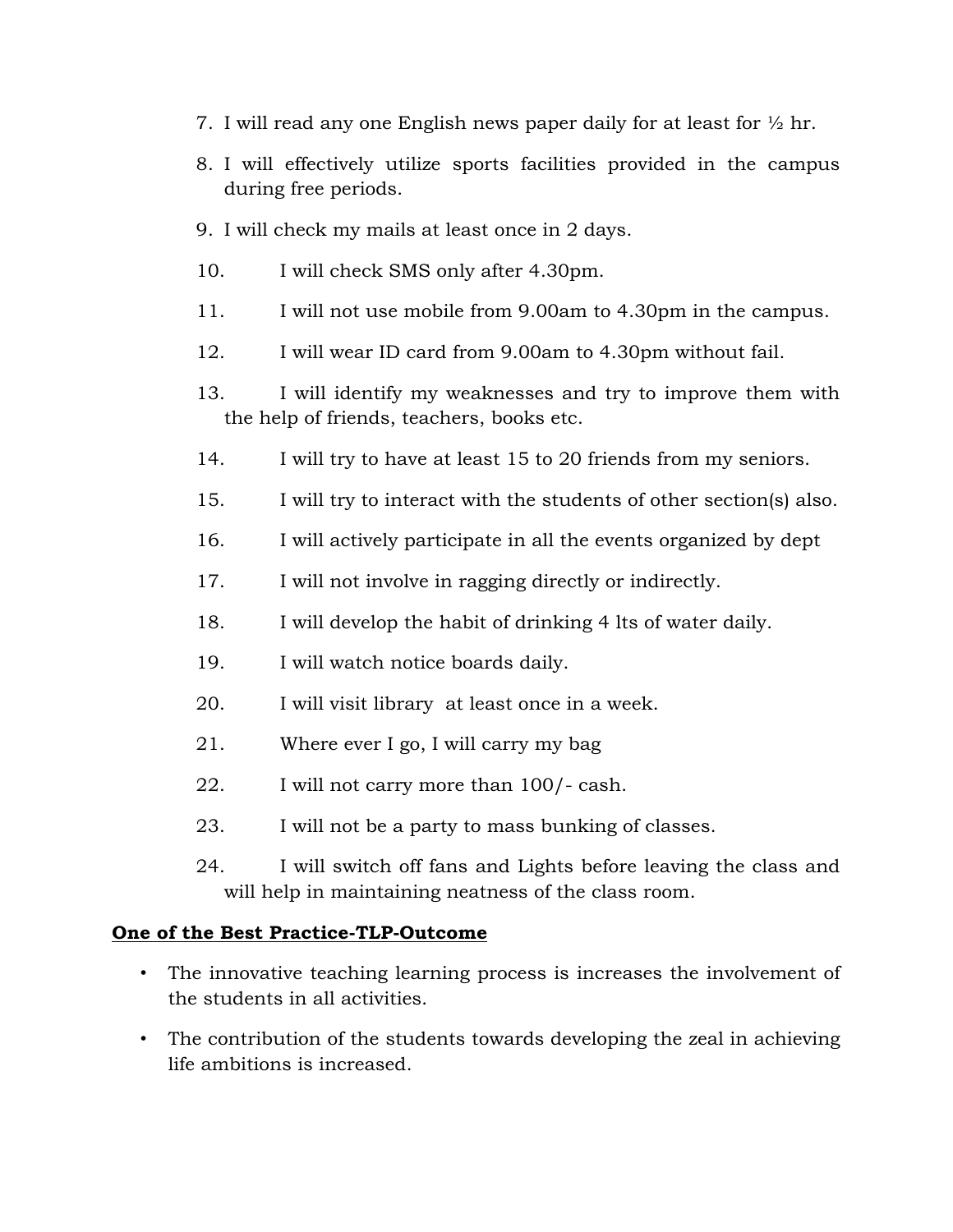- The faculty members have become the elderly team members in the project groups to give a feel to the students that they are with them under any situations.
- The institute has identified paradigm change in the attitude of the students for building up a competitive career.

# **Second Best Practice-SSP**

The second best practice innovated by the institute is in the parameter of

student support and progression. The highlights are:

- Institute conducts a number of student support and Progression activities such as academic, co-curricular and extra-curricular activities to ensure students' progression to higher education and employment.
- Institute has introduced 6 new programs after 2015.
- Institute has introduced academic topper, meritorious scholarships.
- Establishment of many professional chapters like ISTE, IEEE, CSI, IETE etc.
- Student's attendance and performance is intimated to the parents through SMS and in online mode.
- Increased number of on and off campus placements by companies of all categories.
- Wi-Fi Facility throughout the campus with internet bandwidth of 300Mbps.
- Motivation towards participation in National level events to win prizes
- by the students in co-curricular and extra-curricular activities.
- Involving the alumni in placement activities and regular academic growth of the Institute.
- Adding Student representatives in various committees, Academic council and IQAC.
- Provision of guidance to the students for GATE, IES, GRE, TOEFL and IELTS examinations.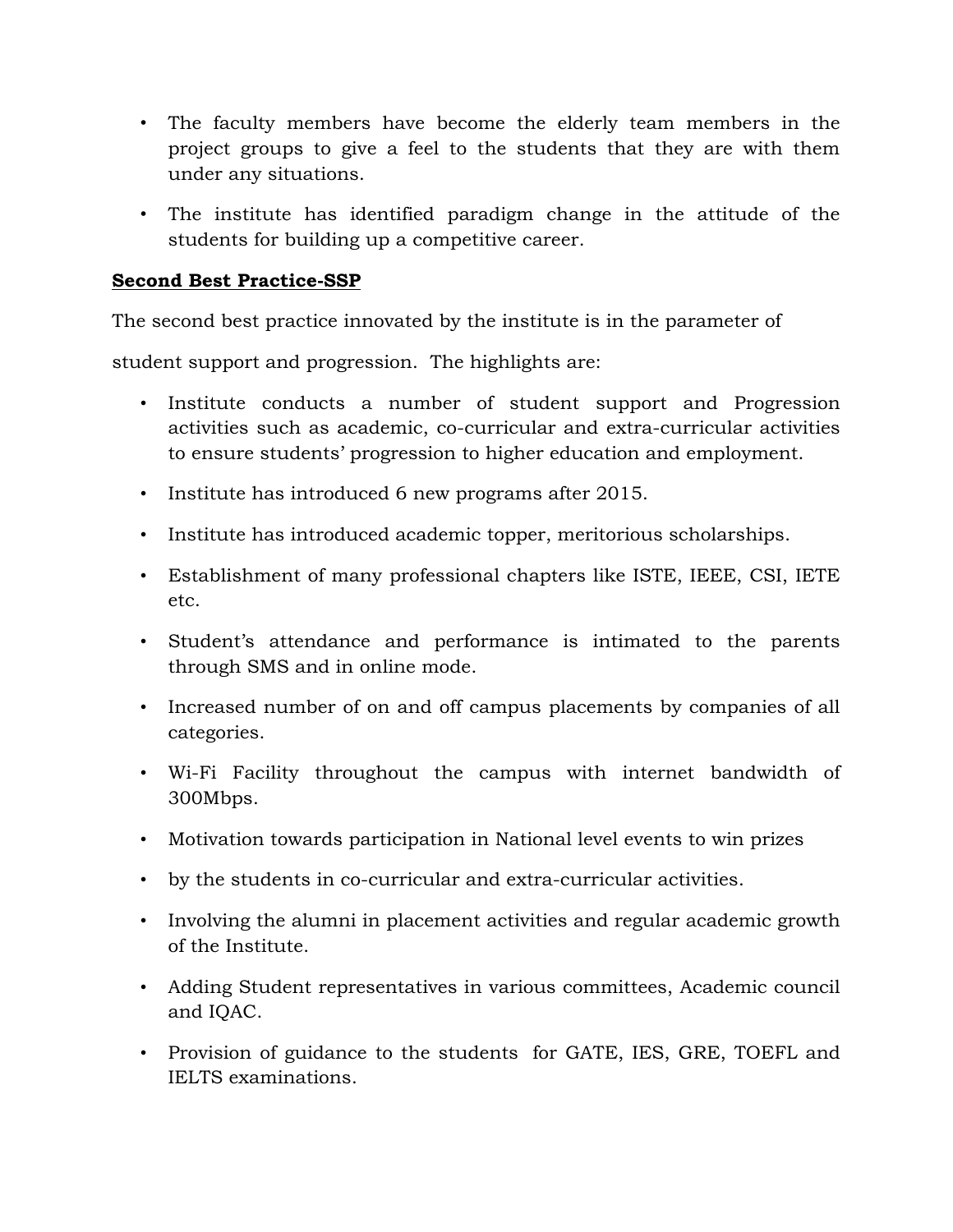- Initiation of Research and Innovative clubs
- Organization of National Conferences
- Extension of college library timings
- To encourage competitive spirit among the student community, the meritorious students
- have been offered the following benefits in the library. They are,
- Five additional books being issued for the students with academic performance more than 80%.
- Two additional books being issued for the students with academic performance in between 70%- 80%.

# **Second Best Practice-SSP-Outcome**

It has resulted in improved academic performance with higher probability in facing placement interviews by our students

- To fulfill the vision and mission, the institute is engaging the students in curricular, co-curricular, extra-curricular and social responsibility related activities.
- The faculty members are taking utmost care to nurture the future citizens of the Globe as productive, innovative, self disciplined, community service oriented to gain the characteristic of understanding the others to become responsible engineers.
- The institute believes that Quality will be the sustaining measure of success.

# **Best Practices-Outcomes**

- The POs, PEOs, PSOs, COs etc will give a direction to set the short term and long term goals. The information related to POs, PEOs, PSOs, COs etc are disseminated to all stakeholders physical and online modes.
- Outcome Based Education and Choice Based Credit System are in practice to maintain the academic system as student centric.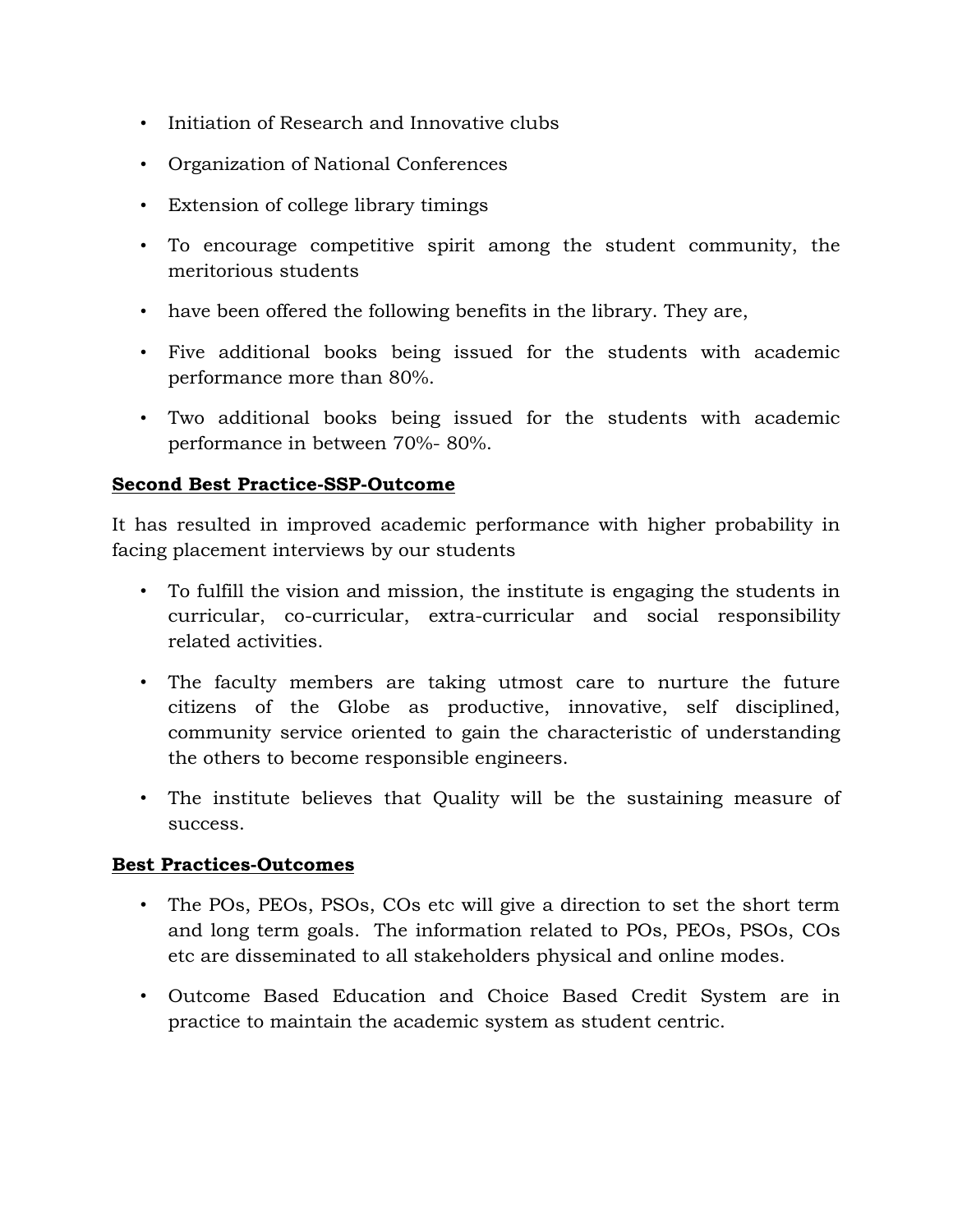- Encouragement towards participation in Internships, Add-on courses, Certificate courses, Industry Oriented Mini Project and Major Project are widening the creative horizons of the students.
- Inclusion of contents beyond the syllabus are reducing the gap between industry and institute.
- Communication of information in physical as well as online modes related to regularity of students, performance in internal examination, grades obtaining in semester end examinations are improving the commitment of the students towards academics.
- Mentor-Mentee allocation is gaining attention of individuals.
- The students are making use of extended library hours to be highly productive.
- The literature available in the library related to courses of study of students and general knowledge is useful to the students to perform well in competitive examinations such as GATE, GRE, TOEFL, IELTS, TSPSC, UPSC, SSC etc.
- Further, the journals available are useful for research activities to present technical papers Nationally and Internationally.
- The professional societies are helping the students to learn managerial abilities of organizing events for big crowds.
- Various cells are effectively tackling the grievances.

# **Highly Distinctive Practices**

1. **Induction program** tunes to students to a new system of education.

This is organized as a program soon after the students took the admission in to the institute. The first year class work begins with induction program. Focus will be on:

- Developing awareness on the difference between study up  $12<sup>th</sup>$ standard and degree level education
- Developing the scope of the course and detailed strategy for successful completion of the degree
- Orientation towards the importance of practical designs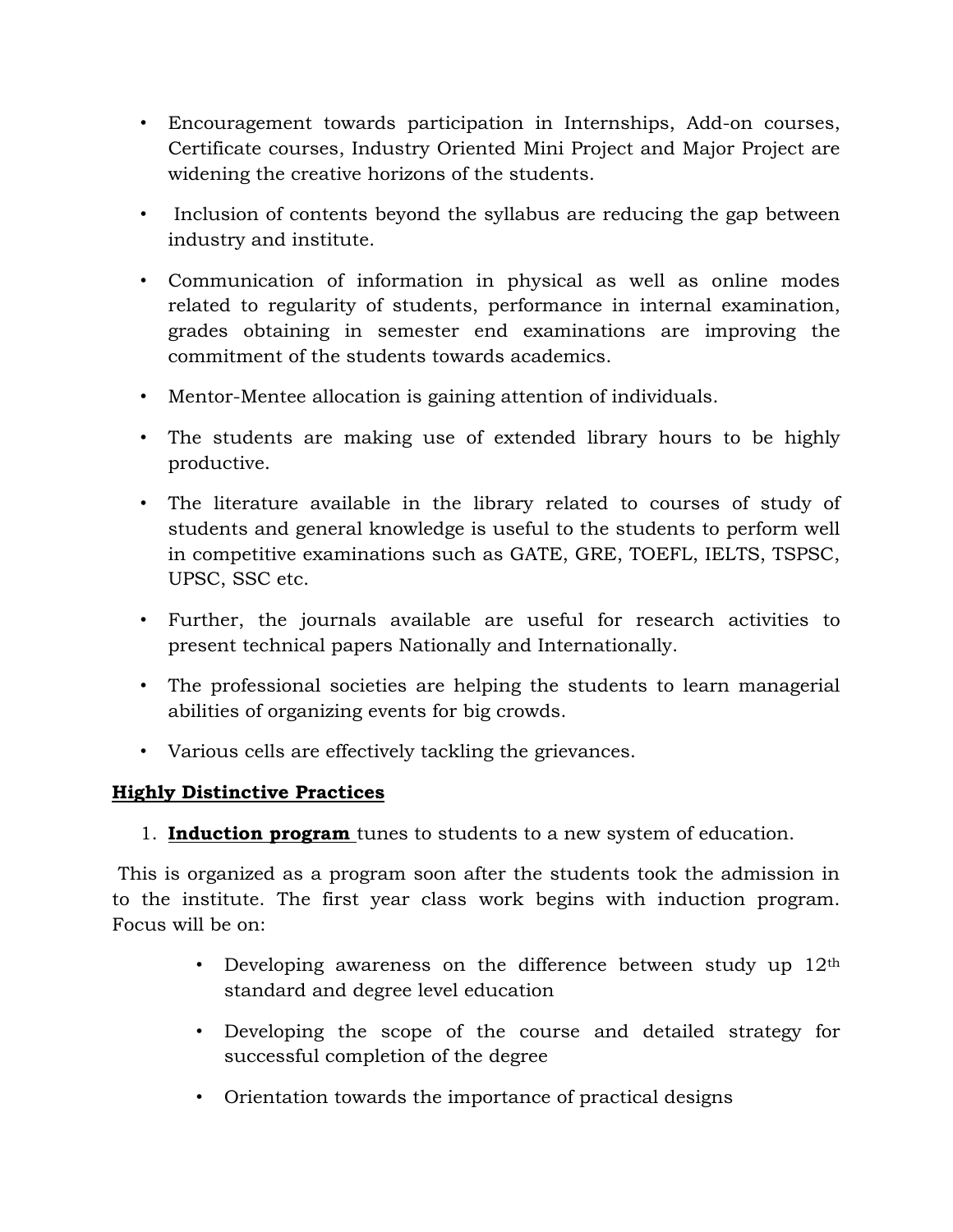- Orientation towards development of interest in participating in internships
- Orientation towards searching for latest technologies in the area they have joined
- Familiarization on the facilities available in the college such as locations of library, laboratories, class rooms, sports room, Gymnasium, Waiting halls, Wash rooms, Professional bodies etc
- Organization a city tour to make them familiarize with the places and industries in the city

#### **Highly Distinctive Practices – Induction Program – Outcome**

With this the students

- will come out of home sickness
- finds that new institute is a home away from home and
- they can quickly and rightly involve in studies for shaping their future.
- 2. **GATE/GRE/TOFEL coaching** prepares the students to make up their minds towards pursuance of higher education either in India or Abroad
	- a. Special coaching sessions by in house faculty as well as resource persons from outside is being arranged to train the students
	- b. Focus is on clarity of fundamentals so that the students can build up the knowledge
	- c. Students are being involved in complex problem solving to enhance their quantitative abilities

#### **Outcome:**

With this the graduates are showing interest in continuation of their studies at a higher level in which they are involving in research and development

- 3. **Library** which is a place for those who wants to become a person loaded with knowledge. Multiple distinctive resources available in the institute library are
	- a. Access to online resources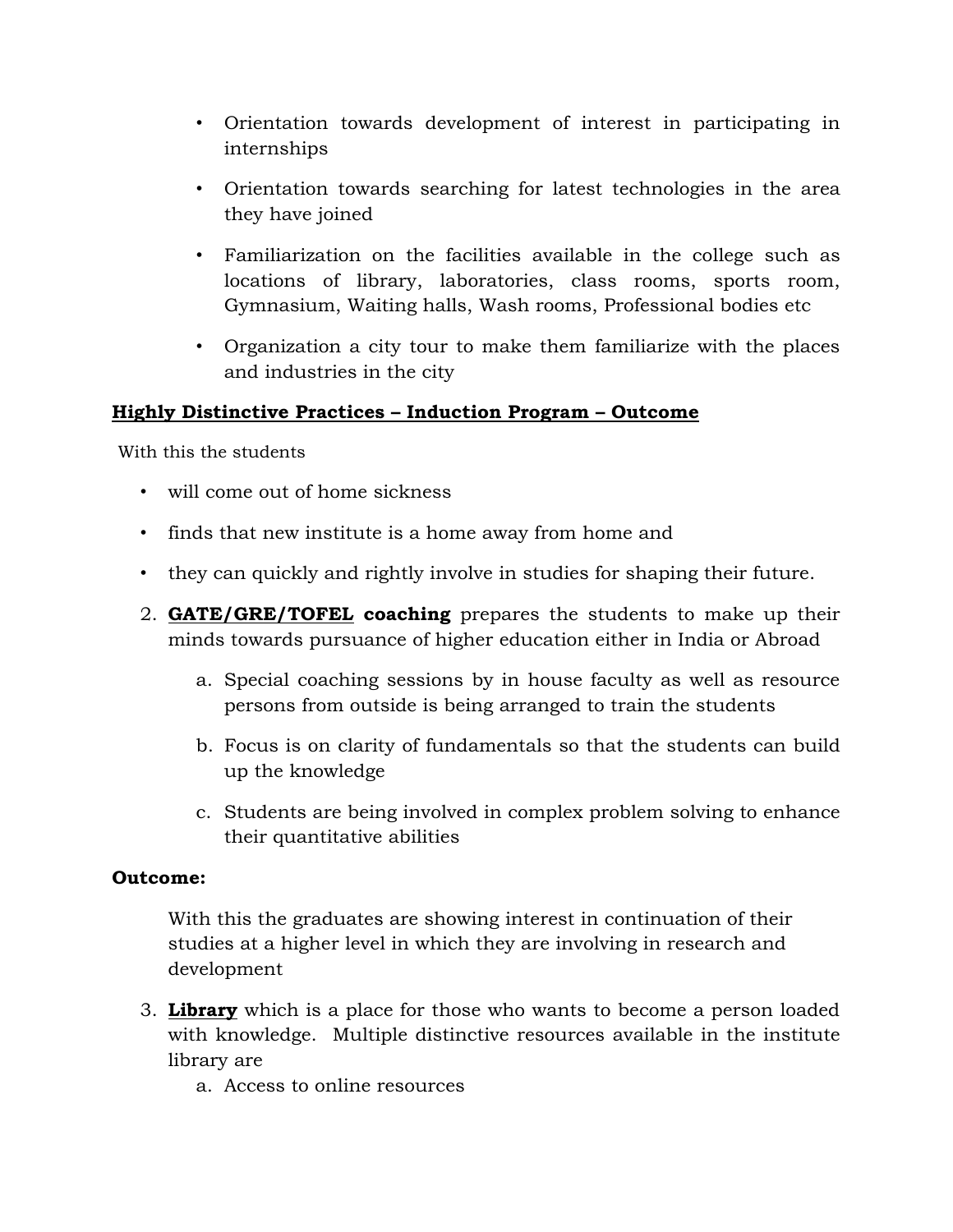- b. Digital library
- c. Print journals
- d. Reference books in diversified areas
- e. Books related to preparation for competitive examinations

#### **Outcome:**

With this students are able to gain knowledge beyond curriculum for making themselves on par with global requirements

4. **Campus Recruitment Training** develops confidence in the students to

face interviews of any company. The distinctiveness of this program is that:

- Students are being engaged in the participation of Mock interview
- Several audio visual aids are used to tune the minds of the students to make aware about the body language, verbal ability, accent, personality to be exhibited during the process of interview
- Exhaustive group discussion sessions are being organized to make them learn the abilities required for a win-win situation when they are in a group.
- It also mends them to acquire characteristics needed for becoming a team leader or manager

# **Outcome:**

With this the students are able enhance their probability of selection in the placement drives

5. **Development of innovative projects** makes the students as creative to

spread the technology to the common man in the society. The distinctive

approach in this area are:

- In house projects under the supervision of institute faculty are in practice
- The areas identified are healthcare, banking, farming, environment and sustainability in which the working projects are useful for every citizen